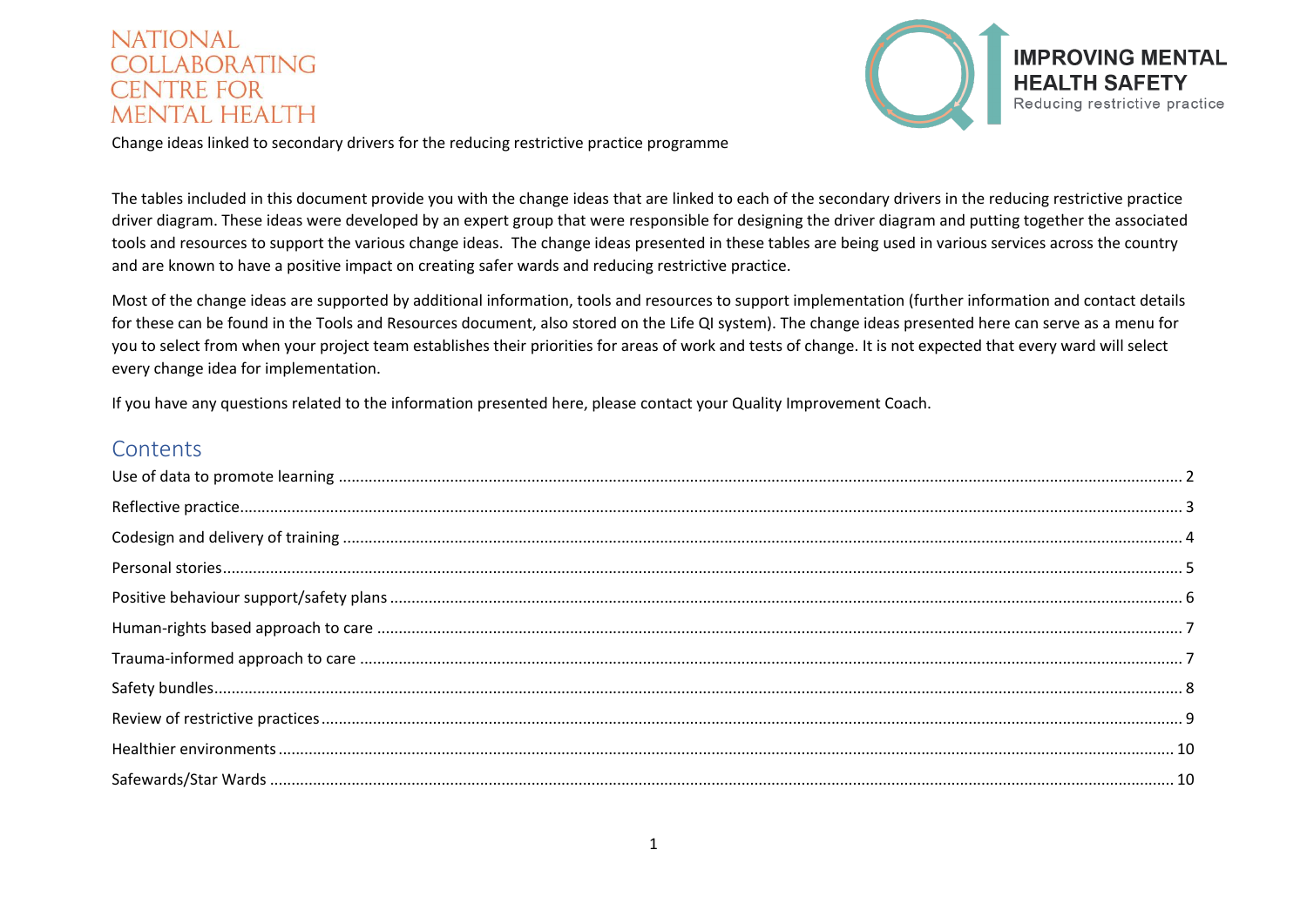

<span id="page-1-0"></span>

| <b>Secondary driver</b> | <b>Change ideas linked to secondary</b><br>driver | <b>Associated resources/tools to</b><br>support change ideas<br>(further details/contacts can be found in Tools<br>and Resources document)                                                                                                                                                                          |
|-------------------------|---------------------------------------------------|---------------------------------------------------------------------------------------------------------------------------------------------------------------------------------------------------------------------------------------------------------------------------------------------------------------------|
| Use of data to promote  | DASA/Broset                                       | <b>DASA Recording Sheet</b><br><b>DASA Scoring Sheet</b>                                                                                                                                                                                                                                                            |
| learning                | Display data visually/make it easy to understand  | Co-produced posters<br><b>NTW Dashboard Data</b>                                                                                                                                                                                                                                                                    |
|                         | Dashboard live (time since)                       | Training materials to support running<br>Data and user guides<br>• Talk First (Northumberland, Tyne & Wear<br><b>NHS Foundation Trust)</b><br>• 4 Steps to Safety Storyboard (this is a<br>template to allow wards to report their<br>progress at collaborative events)<br>NTW dashboard and annual projection data |
|                         | Patient and carer feedback                        |                                                                                                                                                                                                                                                                                                                     |
|                         | Leadership training programme                     | <b>PROactive Governance of Recovery Settings</b><br>and Services<br><b>RESTRAIN Yourself</b><br>RESPECT Training "No pain, no panic"                                                                                                                                                                                |
|                         | Data reviews                                      | <b>PROactive Governance of Recovery Settings</b><br>and Services<br><b>IHI Open School Run Charts</b><br><b>RESTRAIN Yourself</b><br>NTW Dashboard Data                                                                                                                                                             |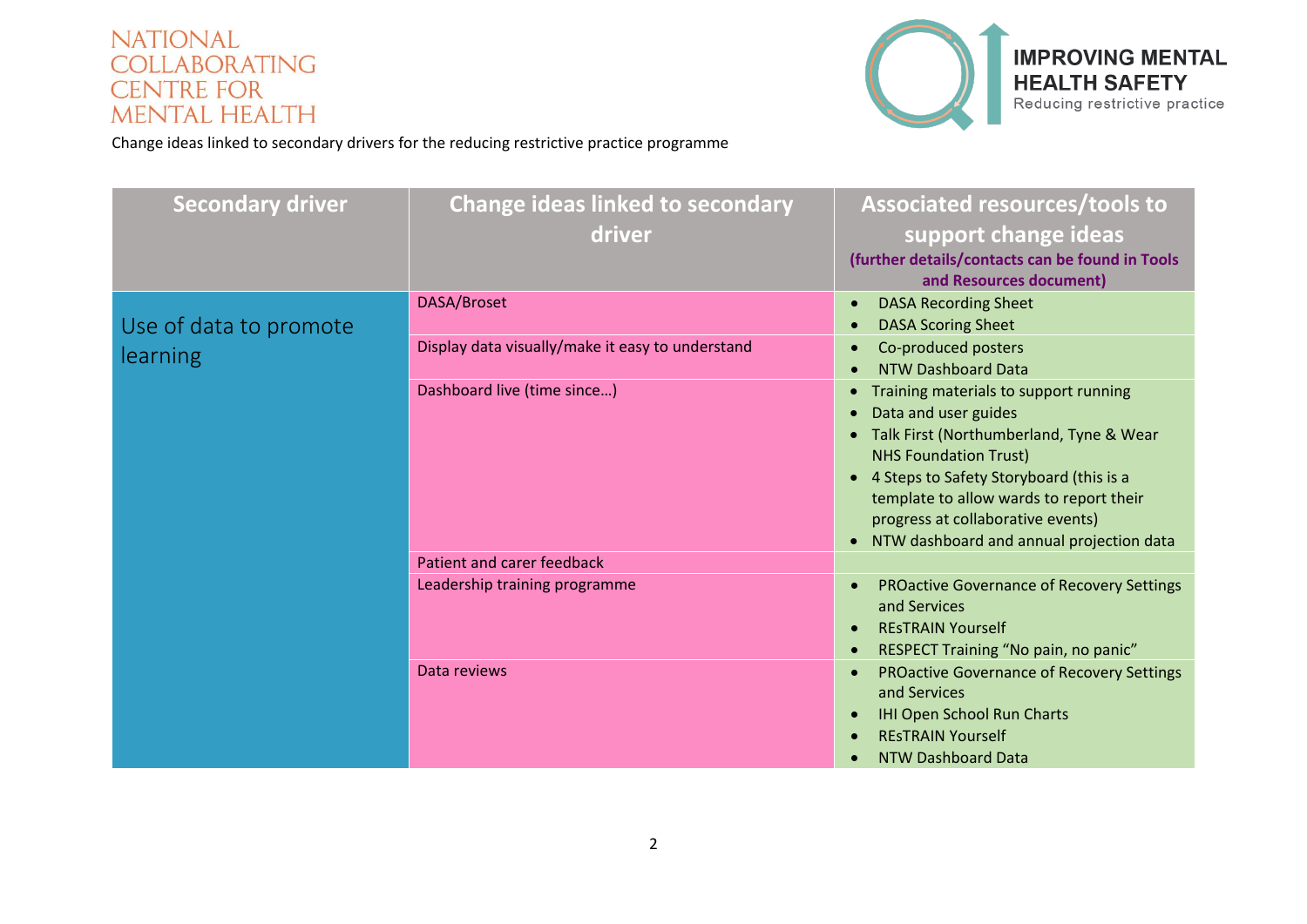

<span id="page-2-0"></span>

| <b>Secondary driver</b> | <b>Change ideas linked to secondary</b>                | <b>Associated resources/tools to</b>                                                      |
|-------------------------|--------------------------------------------------------|-------------------------------------------------------------------------------------------|
|                         | driver                                                 | support change ideas                                                                      |
|                         |                                                        | (further details/contacts can be found in Tools<br>and Resources document)                |
|                         | Implement a staff wellbeing plan                       | Staffing completing own WRAP plan                                                         |
| Reflective practice     |                                                        | Wearing two hats - group for staff with<br>mental health issues                           |
|                         |                                                        | <b>Staff networks</b><br>$\bullet$                                                        |
|                         |                                                        | Staff support services e.g. 'Staying well at<br>$\bullet$<br>work service'                |
|                         | Supervision that includes reflective practice          | No Audit: Reflect to Reframe<br>$\bullet$                                                 |
|                         |                                                        | PROGRESS: the PROMISE governance<br>$\bullet$<br>framework to decrease coercion in mental |
|                         |                                                        | healthcare                                                                                |
|                         |                                                        | <b>PROactive Governance of Recovery Settings</b><br>$\bullet$<br>and Services             |
|                         | Blame-free debriefs (for patient, staff and witnesses) | PROGRESS: the PROMISE governance<br>$\bullet$                                             |
|                         |                                                        | framework to decrease coercion in mental<br>healthcare                                    |
|                         |                                                        | <b>PROactive Governance of Recovery Settings</b><br>$\bullet$<br>and Services             |
|                         |                                                        | <b>RESTRAIN Yourself</b>                                                                  |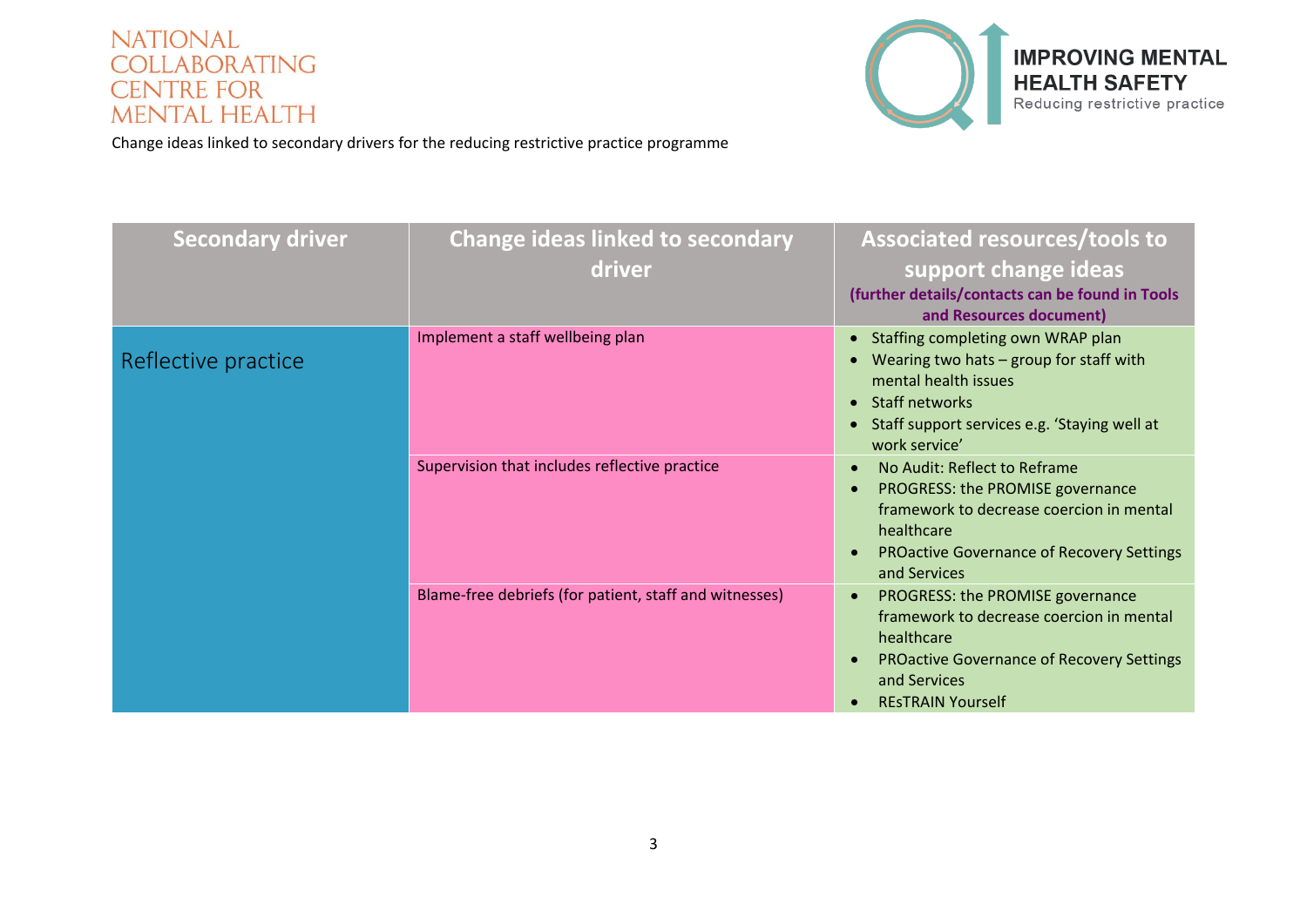

<span id="page-3-0"></span>

| <b>Secondary driver</b>              | <b>Change ideas linked to secondary</b>                                      | <b>Associated resources/tools to</b>                                                                                                                               |
|--------------------------------------|------------------------------------------------------------------------------|--------------------------------------------------------------------------------------------------------------------------------------------------------------------|
|                                      | driver                                                                       | support change ideas                                                                                                                                               |
|                                      |                                                                              | (further details/contacts can be found in Tools<br>and Resources document)                                                                                         |
| Codesign and delivery of<br>training | Simulated training                                                           | Full time PMVA Members with lived<br>experience and training<br><b>WLMHT PMWA Instructional Team</b><br><b>Maudsley Simulation</b><br><b>RESPECT Training</b>      |
|                                      | Prevention and Management of Violence and Aggression<br>(PMVA) training plan | TEWV NHS Trust training plan<br><b>RESTRAIN Yourself</b><br>De-escalation techniques (Northumberland,<br>Tyne & Wear NHS Foundation Trust)<br><b>PMVA Training</b> |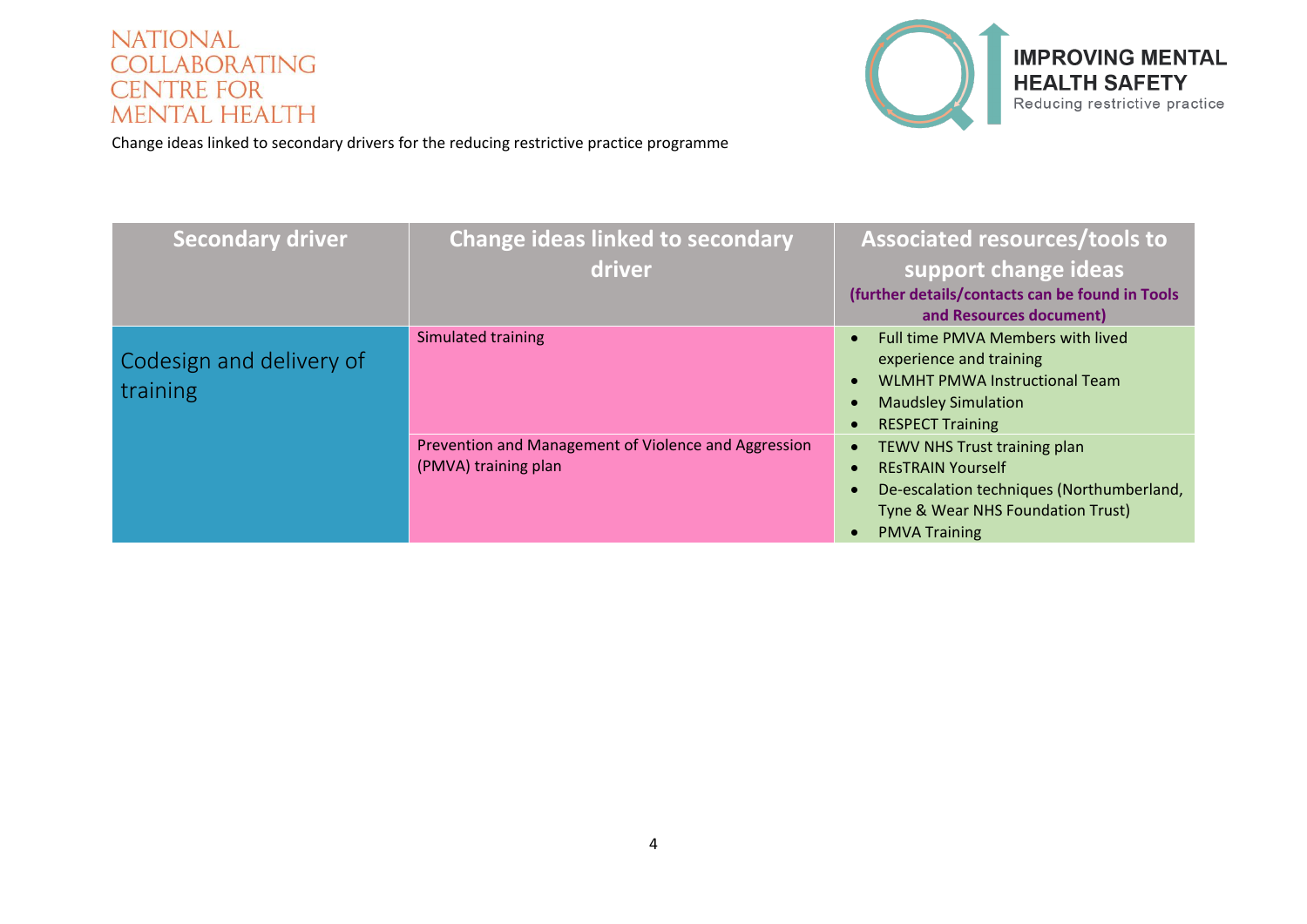

#### **IMPROVING MENTAL HEALTH SAFETY** Reducing restrictive practice

<span id="page-4-0"></span>

| <b>Secondary driver</b> | <b>Change ideas linked to secondary</b><br>driver                   | Associated resources/tools to<br>support change ideas<br>(further details/contacts can be found in Tools<br>and Resources document)                                                                                                                                                                                                                                                                                                                                                                                                                                                                             |
|-------------------------|---------------------------------------------------------------------|-----------------------------------------------------------------------------------------------------------------------------------------------------------------------------------------------------------------------------------------------------------------------------------------------------------------------------------------------------------------------------------------------------------------------------------------------------------------------------------------------------------------------------------------------------------------------------------------------------------------|
| Personal stories        | Expert by experience involvement on project team from<br>the outset | A bite-sized summary of CLAHRC research:<br>Co-production in the PROMISE study<br>Safewards<br>$\bullet$<br>The impact of reducing restrictive practice<br>on Springbank Ward<br>Service-user focus in all aspects of work and<br>ward-based developments<br>Social media - sharing best practice globally<br>Is restraint a 'necessary evil' in mental<br>health care? Mental health inpatients' and<br>staff members' experience of physical<br>restraint<br>Mental health inpatients' and staff<br>members' suggestions for reducing physical<br>restraint: A qualitative study<br><b>Advance Directives</b> |
|                         | <b>Recovery focus</b>                                               | Letter for Later<br>Emotional wellbeing passports/wellbeing<br>and recovery action plans                                                                                                                                                                                                                                                                                                                                                                                                                                                                                                                        |
|                         | Expert by experiece mentors to staff                                | CWP NHS FT use lived experience<br>connectors, first linked with nursing<br>associates, now expanding and even to<br>board<br><b>Recovery courses</b>                                                                                                                                                                                                                                                                                                                                                                                                                                                           |
|                         | Ward champions for reducing restrictive practice                    |                                                                                                                                                                                                                                                                                                                                                                                                                                                                                                                                                                                                                 |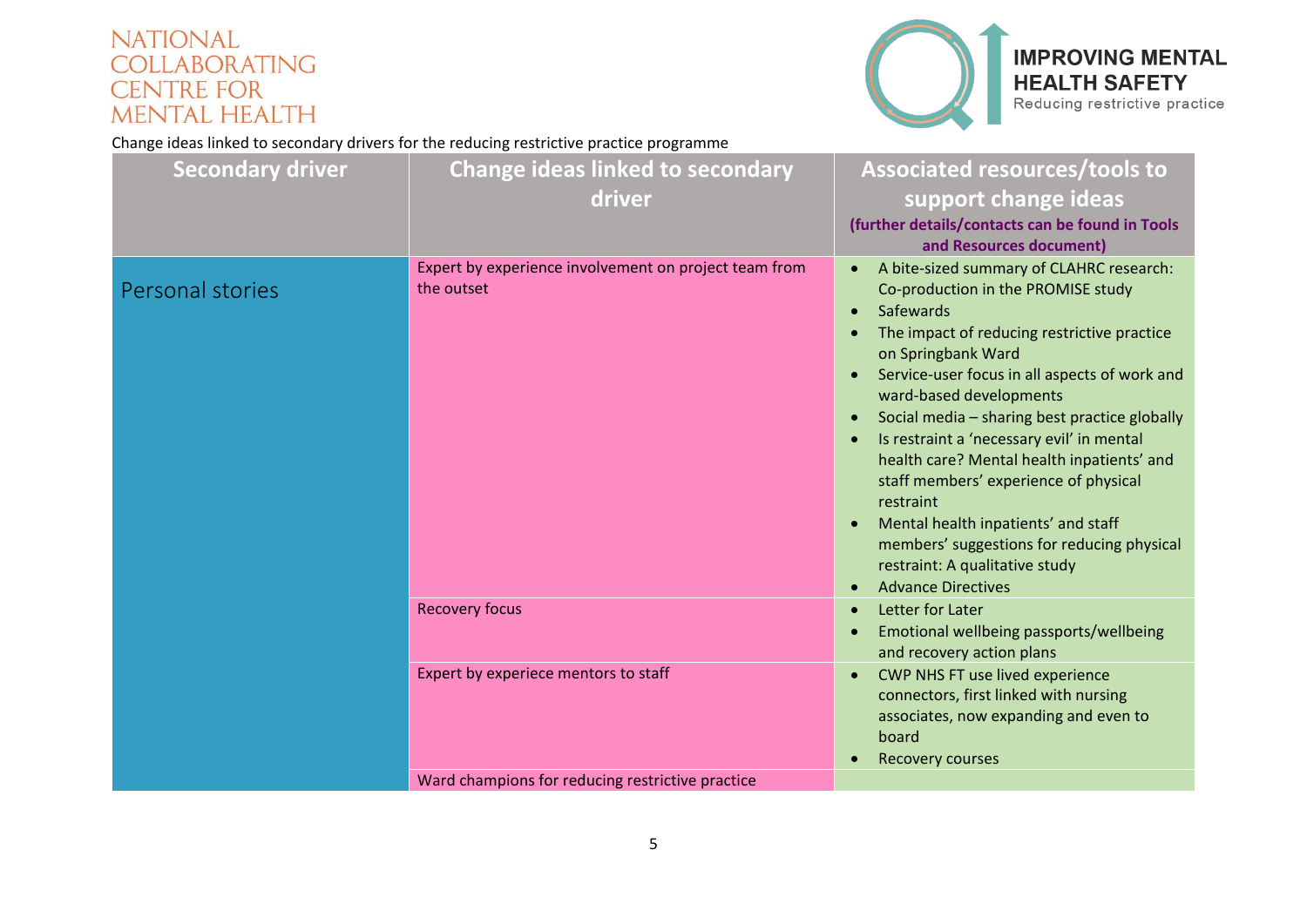

<span id="page-5-0"></span>

| <b>Secondary driver</b> | <b>Change ideas linked to secondary</b>            | Associated resources/tools to                          |
|-------------------------|----------------------------------------------------|--------------------------------------------------------|
|                         | driver                                             | support change ideas                                   |
|                         |                                                    | (further details/contacts can be found in Tools        |
|                         |                                                    | and Resources document)                                |
|                         | Provide positive behaviour training                | <b>TEWV Positive Behaviour Support</b><br>$\bullet$    |
| Positive behaviour      |                                                    | Framework                                              |
| support/safety plans    |                                                    | <b>Training courses</b><br>$\bullet$                   |
|                         |                                                    | <b>BILD PBS Video</b>                                  |
|                         |                                                    | <b>BILD PBS Definition</b><br>$\bullet$                |
|                         |                                                    | <b>BILD PBS free online teaching</b><br>$\bullet$      |
|                         |                                                    | Values & Attitudes training                            |
|                         |                                                    | (Northumberland, Tyne & Wear NHS                       |
|                         |                                                    | <b>Foundation Trust)</b>                               |
|                         | Implement positive behaviour support framework and | Reducing restrictive practice: Developing<br>$\bullet$ |
|                         | plans                                              | and implementing behavioural support<br>plans          |
|                         |                                                    | <b>Training packages</b>                               |
|                         |                                                    | Personal Behavioural Support plans<br>$\bullet$        |
|                         |                                                    | (Northumberland, Tyne & Wear NHS                       |
|                         |                                                    | <b>Foundation Trust)</b>                               |
|                         |                                                    | A multimodal biopsychopharmacosocial<br>$\bullet$      |
|                         |                                                    | approach to psychiatric nursing                        |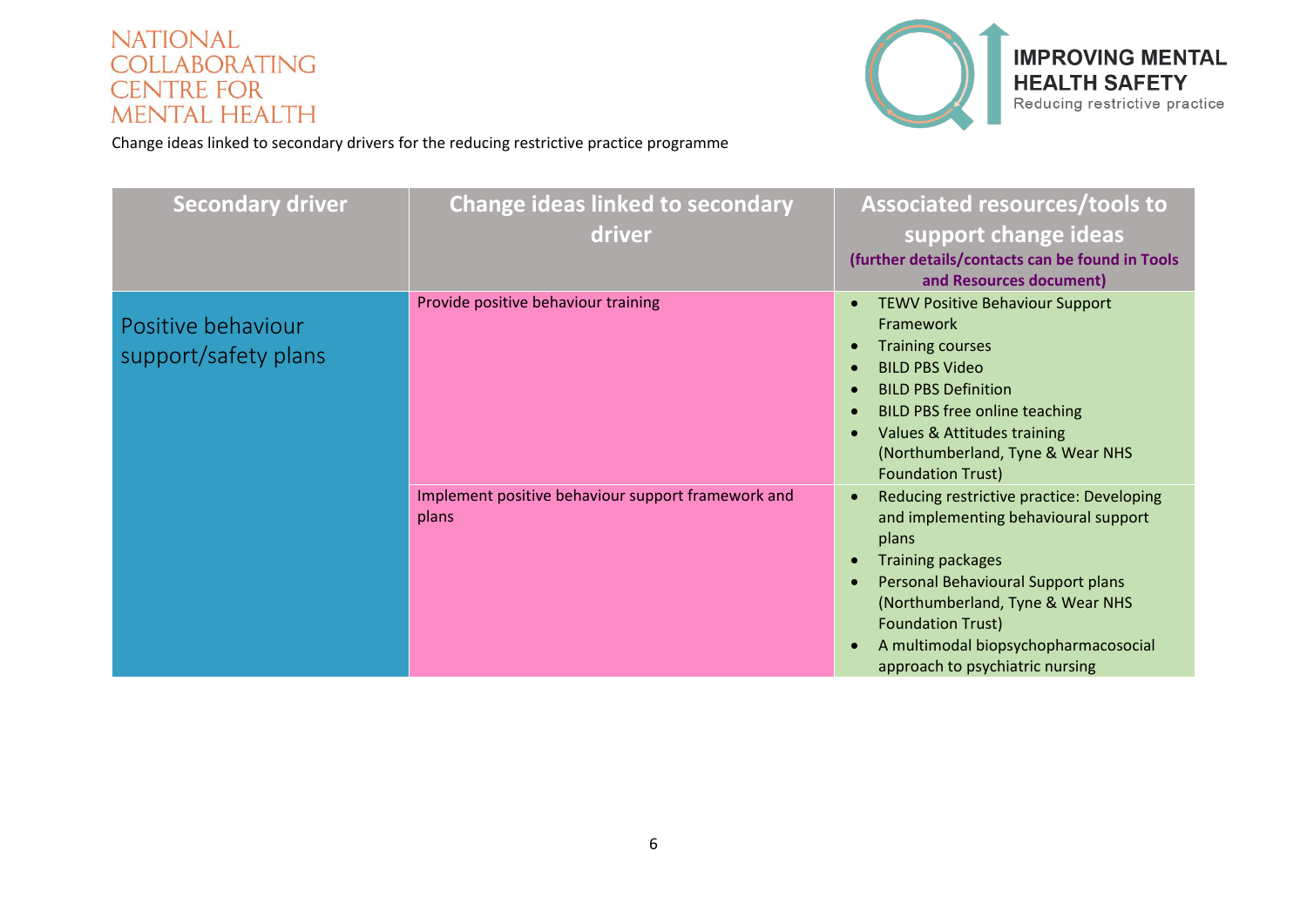

#### **IMPROVING MENTAL HEALTH SAFETY** Reducing restrictive practice

<span id="page-6-1"></span><span id="page-6-0"></span>

| <b>Secondary driver</b>                | <b>Change ideas linked to secondary</b>                                                                                 | Associated resources/tools to                                                                                                                                                                                                                                                                                        |
|----------------------------------------|-------------------------------------------------------------------------------------------------------------------------|----------------------------------------------------------------------------------------------------------------------------------------------------------------------------------------------------------------------------------------------------------------------------------------------------------------------|
|                                        | driver                                                                                                                  | support change ideas                                                                                                                                                                                                                                                                                                 |
|                                        |                                                                                                                         | (further details/contacts can be found in Tools<br>and Resources document)                                                                                                                                                                                                                                           |
| Human-rights based<br>approach to care | Use of proactive (preventative) instead of reactive<br>strategies                                                       | 4 Steps to Safety for staff and patients<br>$\bullet$<br><b>Relational Safety Explorer</b><br>Reducing restrictive practice in adult<br>$\bullet$<br>services: not only an issue for mental health<br>professionals<br>Safewards<br>Open Door<br>$\bullet$<br><b>SBAR Handover Poster</b><br><b>SBAR/D Templates</b> |
|                                        | Least restrictive strategy first                                                                                        | <b>RESTRAIN Yourself</b><br>$\bullet$                                                                                                                                                                                                                                                                                |
|                                        | Training for staff                                                                                                      | 4 Steps to Safety for staff and patients<br>$\bullet$                                                                                                                                                                                                                                                                |
| Trauma-informed approach<br>to care    | Training for staff                                                                                                      | 4 Steps to Safety booklets<br><b>Cohot Model NTW</b><br><b>SBAR Handover Poster (part of 4 steps</b><br>poster designed by team)<br>SBAR/D handover templates<br><b>SBAR clinical message</b><br>$\bullet$<br><b>RESTRAIN Yourself</b><br>www.CAMHeleon.org (CAMHS)<br>$\bullet$                                     |
|                                        | Trauma-informed supervision                                                                                             | <b>RESTRAIN Yourself</b>                                                                                                                                                                                                                                                                                             |
|                                        | Trauma-focused environments - building a sense of<br>community, trust, shared responsibility and mutual<br>expectations | <b>Caring for Carers</b><br>Safewards (Know Me Profiles)<br>Open Door<br>The impact of reducing restrictive practice<br>on Springbank Ward                                                                                                                                                                           |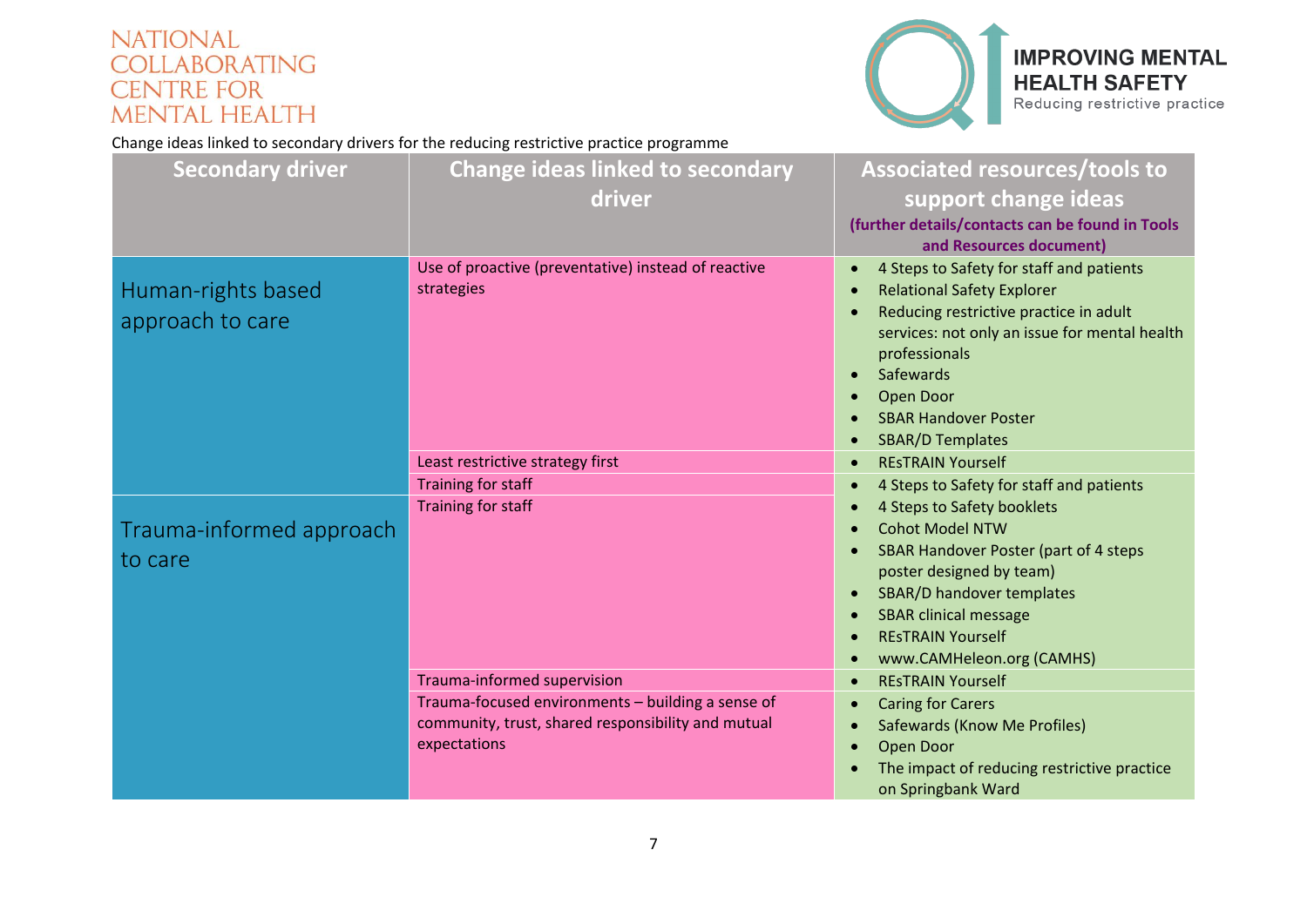

<span id="page-7-0"></span>

| <b>Secondary driver</b> | <b>Change ideas linked to secondary</b><br>driver      | Associated resources/tools to<br>support change ideas<br>(further details/contacts can be found in Tools<br>and Resources document) |
|-------------------------|--------------------------------------------------------|-------------------------------------------------------------------------------------------------------------------------------------|
|                         | DASA/Broset                                            |                                                                                                                                     |
| Safety bundles          | Dashboard live (time since)                            |                                                                                                                                     |
|                         | <b>Community meetings</b>                              | Safewards                                                                                                                           |
|                         |                                                        | <b>Tukes Project</b><br>$\bullet$                                                                                                   |
|                         |                                                        | <b>Willow View Mutual Help Meetings</b>                                                                                             |
|                         | Patient-led safety huddles                             |                                                                                                                                     |
|                         | Safety crosses                                         |                                                                                                                                     |
|                         | Blame-free debriefs (for patient, staff and witnesses) |                                                                                                                                     |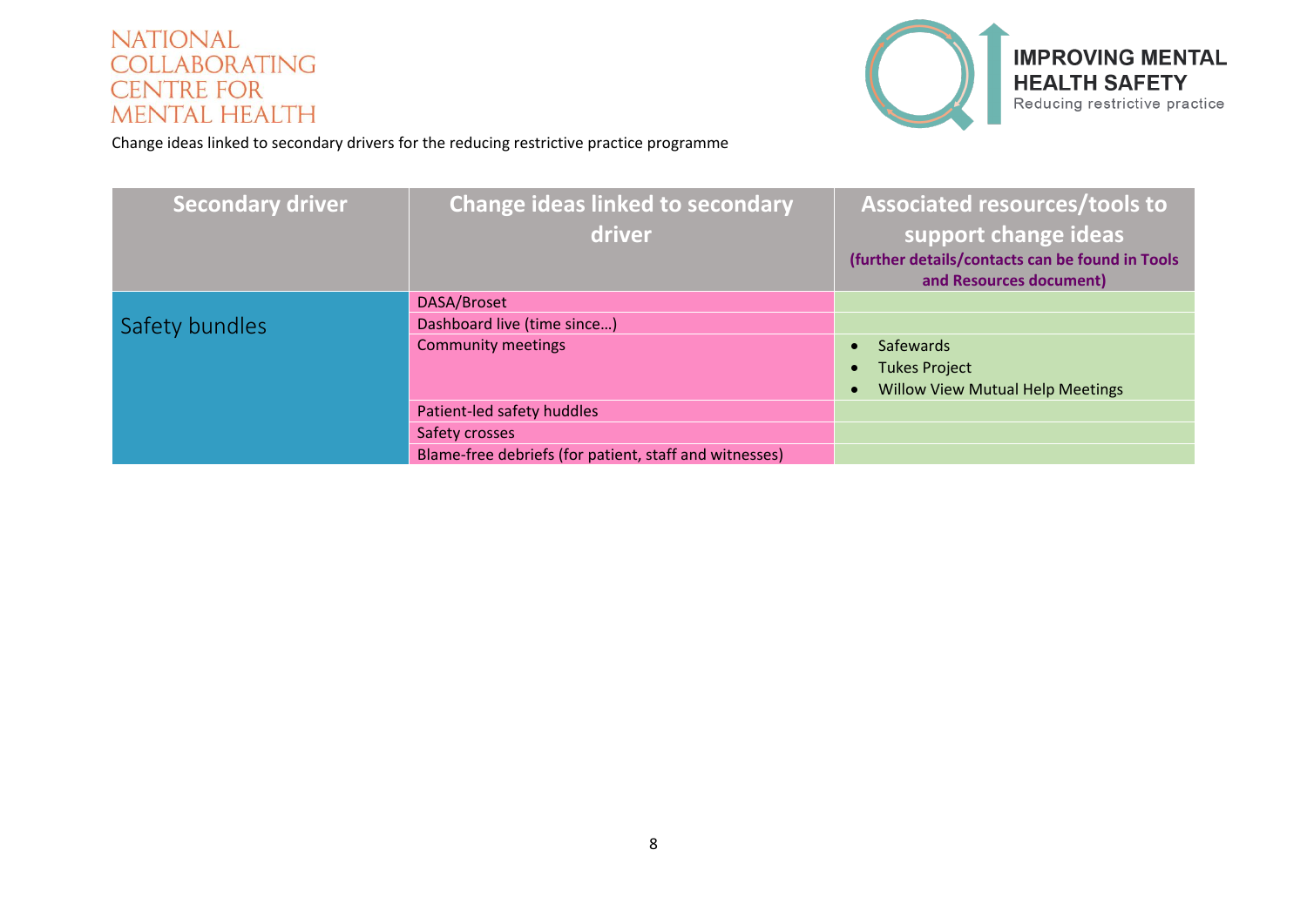

<span id="page-8-0"></span>

| <b>Secondary driver</b>            | <b>Change ideas linked to secondary</b><br>driver | <b>Associated resources/tools to</b><br>support change ideas<br>(further details/contacts can be found in Tools<br>and Resources document)                                                                                                                                                                                                                                                                                                                                                                                                                                                                                                                                                               |
|------------------------------------|---------------------------------------------------|----------------------------------------------------------------------------------------------------------------------------------------------------------------------------------------------------------------------------------------------------------------------------------------------------------------------------------------------------------------------------------------------------------------------------------------------------------------------------------------------------------------------------------------------------------------------------------------------------------------------------------------------------------------------------------------------------------|
| Review of restrictive<br>practices | Review the use of restraint                       | Reducing restrictive practice in adult<br>$\bullet$<br>services: not only an issue for mental health<br>professionals<br>A bite-sized summary of CLAHRC research:<br>$\bullet$<br>PROMISE - reducing physical restraint in<br>inpatient adult mental healthcare<br>Beyond restraint: Raising awareness of<br>$\bullet$<br>restrictive practices in acute care<br><b>RESTRAIN Yourself</b><br>$\bullet$<br>Is restraint a 'necessary evil' in mental<br>$\bullet$<br>health care? Mental health inpatients' and<br>staff members' experience of physical<br>restraint<br>Mental health inpatients' and staff<br>$\bullet$<br>members' suggestions for reducing physical<br>restraint: A qualitative study |
|                                    | Review the use of seclusion                       | St Charles project at CNWL<br>$\bullet$                                                                                                                                                                                                                                                                                                                                                                                                                                                                                                                                                                                                                                                                  |
|                                    | Review the use of rapid tranquilisation           | Physical health monitoring post rapid<br>$\bullet$<br>tranquilisation audit                                                                                                                                                                                                                                                                                                                                                                                                                                                                                                                                                                                                                              |
|                                    | Make all restrictions visible                     |                                                                                                                                                                                                                                                                                                                                                                                                                                                                                                                                                                                                                                                                                                          |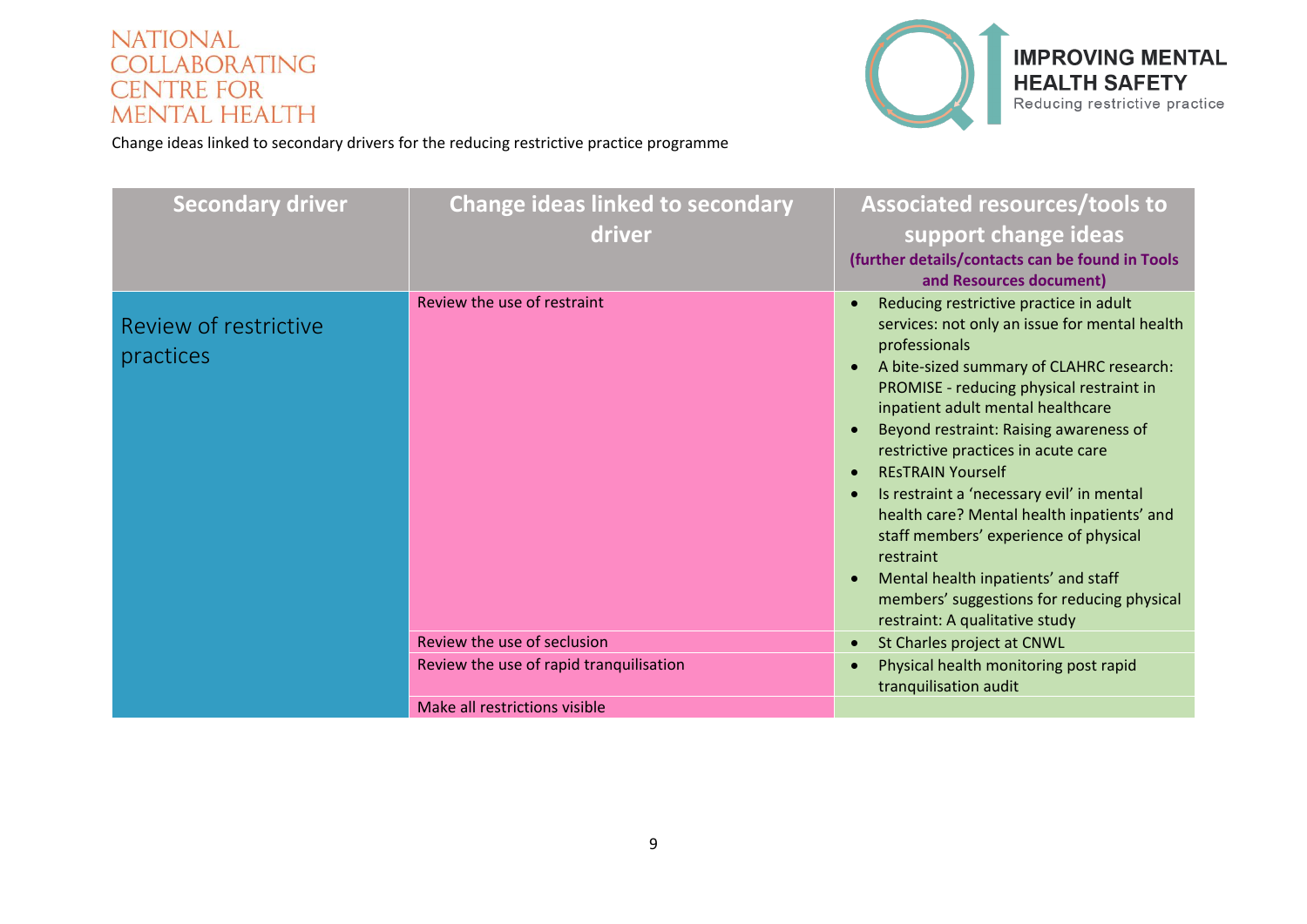

# **IMPROVING MENTAL HEALTH SAFETY** Reducing restrictive practice

<span id="page-9-0"></span>

| <b>Secondary driver</b> | <b>Change ideas linked to secondary</b>             | Associated resources/tools to                                  |
|-------------------------|-----------------------------------------------------|----------------------------------------------------------------|
|                         | driver                                              | support change ideas                                           |
|                         |                                                     | (further details/contacts can be found in Tools                |
|                         |                                                     | and Resources document)                                        |
| Healthier environments  | Smoke-free environments (with personalised support) | Implementation of e-cigarette vending<br>machine on the inside |
|                         |                                                     | NRT on admission, smoking cessation advice<br>and support      |
|                         | Personalised sleep-hygiene support/clinics          | Sleep well pilot NTW                                           |

<span id="page-9-1"></span>

| <b>Secondary driver</b> | <b>Change ideas linked to secondary</b><br>driver        | <b>Associated resources/tools to</b><br>support change ideas<br>(further details/contacts can be found in Tools<br>and Resources document)                                               |
|-------------------------|----------------------------------------------------------|------------------------------------------------------------------------------------------------------------------------------------------------------------------------------------------|
| Safewards/Star Wards    | Intentional rounding                                     | Intentional rounding poster<br>$\bullet$<br>Reminders for computer screen<br>$\bullet$                                                                                                   |
|                         | Adjust environment to personal needs and activity levels | Open Door<br>$\bullet$                                                                                                                                                                   |
|                         | Improve quality and maintenance of environment           | Sensory rooms/sensory gardens<br>$\bullet$<br>Hospital rooms - charity working with<br>artists to develop ward space<br>PLACE Audits (ligature audit tool)<br>$\bullet$                  |
|                         | Increase activities for patients                         |                                                                                                                                                                                          |
|                         | Peer support workers on wards                            | Discussion around whether PSWs are<br>$\bullet$<br>involved in restraint<br>Accredited training courses<br>$\bullet$<br>Peer support PMVA tutors<br><b>Tukes Membership</b><br>$\bullet$ |